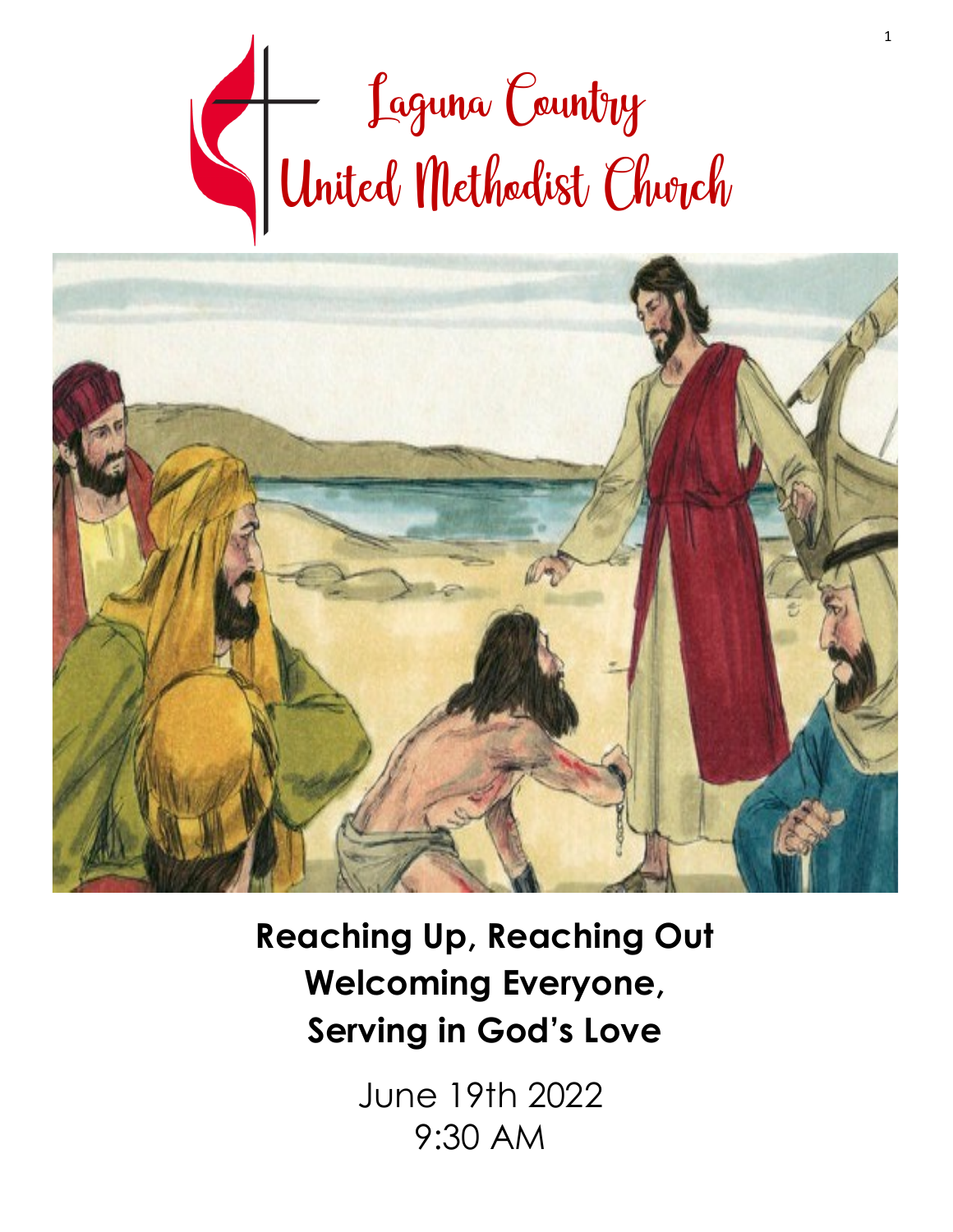Order of Worship June 19th, 2022

I sing because I'm happy, I sing because I'm free. His eye is on the sparrow and I know he watches me. **Boldface type: The congregation speaks in unison**

# **WELCOME**

**PRELUDE Great is Thy Faithfulness** (arr. Miller) Richard Warne, Organist

# **CALL TO WORSHIP**

Come, let us worship the Lord our God, whose love quenches our thirst.

### **We are parched and thirsty for God's healing word.**

Let us praise God who is with us always.

### **We seek the one who will not desert us.**

Let us open our hearts to God who calls us by name.

# **We come, seeking a reconciled relationship with God.**

### **HYMN** Be Thou My Vision **#451 vs. 1-3**

1. Be thou my vision, O Lord of my heart; Naught be all else to me, save that thou art; Thou my best thought, by day or by night, Waking or sleeping, thy presence my light.

3. Riches I heed not, nor man's empty praise; Thou mine inheritance, now and always; Thou and thou only, first in my heart, High King of heaven, my treasure thou art.

2. Be thou my Wisdom, and thou my true Word; I ever with thee and thou with me, Lord; Thou my great Father, and I thy true son, Thou in me dwelling, and I with thee one.

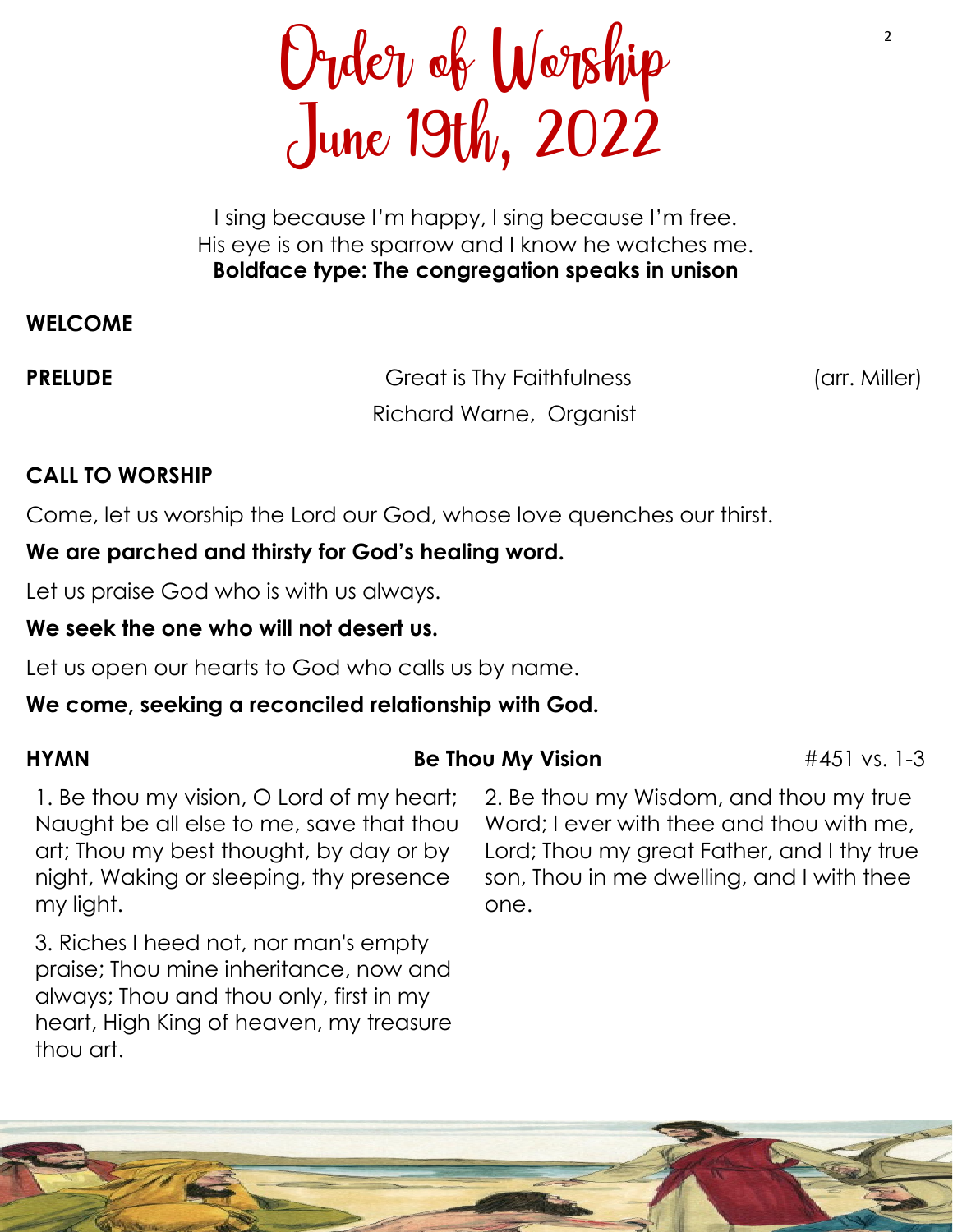### **UNISON PRAYER**

**Open our hearts today, O God, to feel the powerful strength and love you have for us. Help us to listen, not only with our ears, but with our spirits for your words of compassion and healing. Enable us to become more faithful disciples for you; for we ask this in the name of our Savior Jesus Christ. Amen.**

Glory Bells

### **FIRST SCRIPTURE READING Galatians 3:23-29** Joy O'Connor

Now before faith came, we were imprisoned and guarded under the law until faith would be revealed. Therefore the law was our disciplinarian until Christ came so that we might be justified by faith. But now that faith has come, we are no longer subject to a disciplinarian, for in Christ Jesus you are all children of God through faith. As many

of you as were baptized into Christ have clothed yourselves with Christ. There is no longer Jew or Greek, there is no longer slave or free, there is no longer male and female; for all of you are one in Christ Jesus. And if you belong to Christ, then you are Abraham's offspring, heirs according to the promise.

### **HYMN** Breathe on Me Breath of God  $\#420 \text{ vs. } 1-4$

1. Breathe on me, Breath of God, fill me with life anew, that I may love what thou dost love, and do what thou wouldst do.

3. Breathe on me, Breath of God, till I am wholly thine, till all this earthly part of me glows with thy fire divine.

2. Breathe on me, Breath of God, until my heart is pure, until with thee I will one will, to do and to endure.

4. Breathe on me, Breath of God, so shall I never die, but live with thee the perfect life of thine eternity.

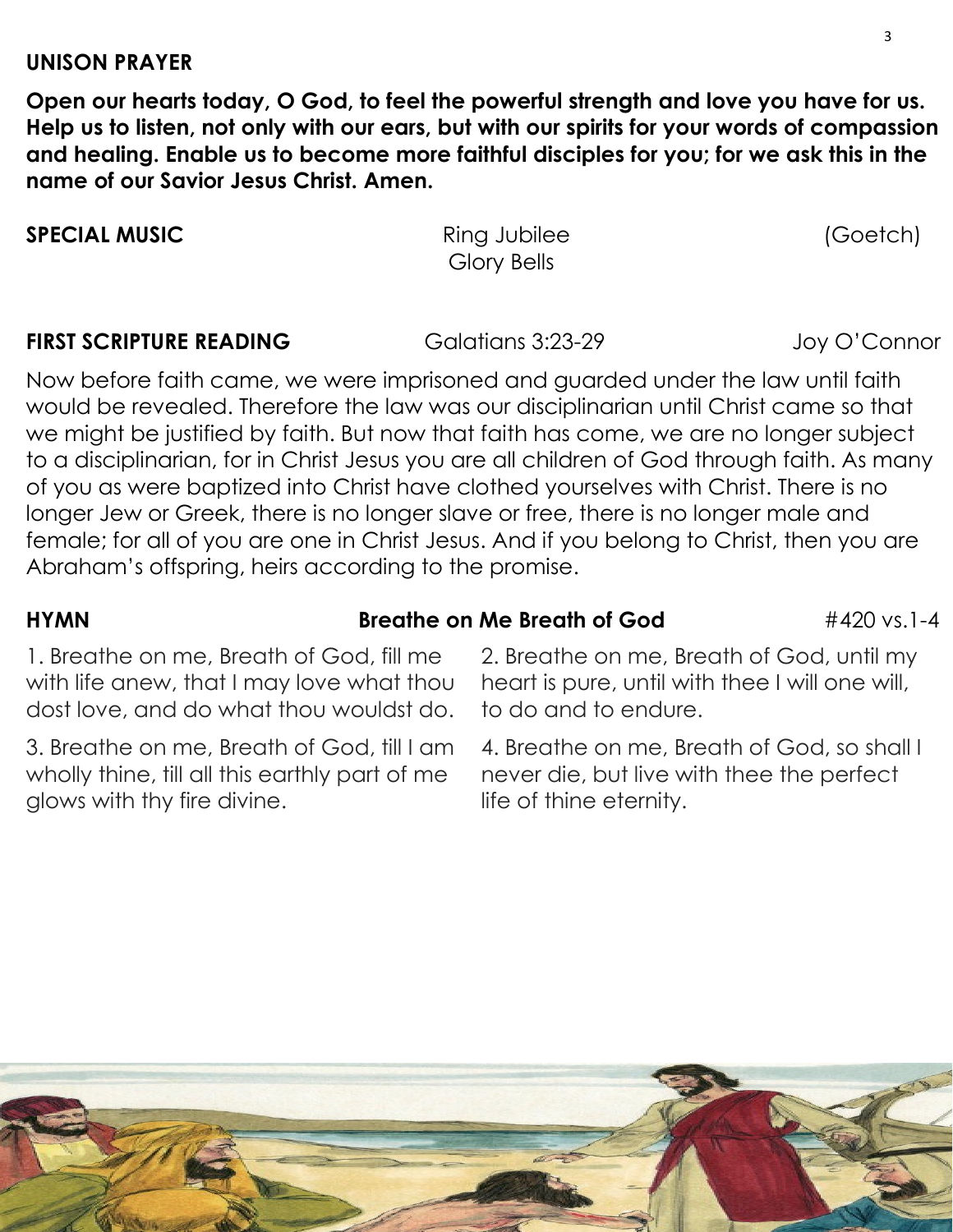# **SECOND SCRIPTURE** Luke 8:26-39

Jesus Heals the Gerasene Demoniac

Then they arrived at the country of the Gerasenes, which is opposite Galilee. As he stepped out on land, a man of the city who had demons met him. For a long time he had worn no clothes, and he did not live in a house but in the tombs. When he saw Jesus, he fell down before him and shouted at the top of his voice, 'What have you to do with me, Jesus, Son of the Most High God? I beg you, do not torment me'— for Jesus had commanded the unclean spirit to come out of the man. (For many times it had seized him; he was kept under guard and bound with chains and shackles, but he would break the bonds and be driven by the demon into the wilds.) Jesus then asked him, 'What is your name?' He said, 'Legion'; for many demons had entered him. They begged him not to order them to go back into the abyss.

Now there on the hillside a large herd of swine was feeding; and the demons begged Jesus to let them enter these. So he gave them permission. Then the demons came out of the man and entered the swine, and the herd rushed down the steep bank into the lake and was drowned.

When the swineherds saw what had happened, they ran off and told it in the city and in the country. Then people came out to see what had happened, and when they came to Jesus, they found the man from whom the demons had gone sitting at the feet of Jesus, clothed and in his right mind. And they were afraid. Those who had seen it told them how the one who had been possessed by demons had been healed. Then all the people of the surrounding country of the Gerasenes asked Jesus to leave them; for they were seized with great fear. So he got into the boat and returned. The man from whom the demons had gone begged that he might be with him; but Jesus sent him away, saying, 'Return to your home, and declare how much God has done for you.' So he went away, proclaiming throughout the city how much Jesus had done for him.

# **PRAYER FOR ILLUMINATION**

**Eternal God, from the reading of the Scriptures, may your Word be heard; in the meditations of our hearts, may your Word be known; and in the faithfulness of our lives, may your Word be shown. Amen.**

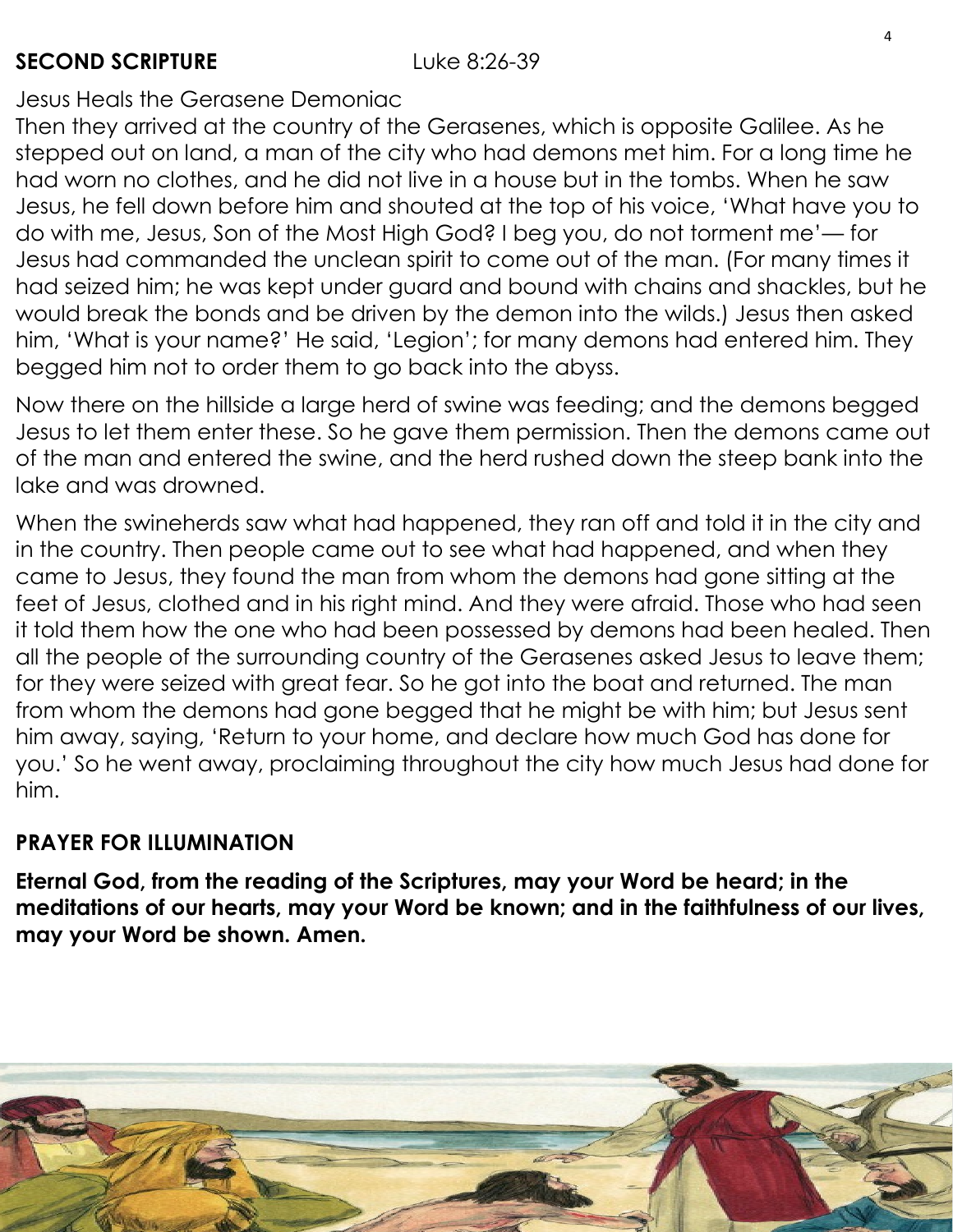### **SERMON Rev. Doug Williams Rev. Doug Williams**

# **RESPONSE** Sweet Hour of Prayer **#496 vs.1**

1.Sweet hour of prayer! sweet hour of prayer! That calls me from a world of care, and bids me at my Father's throne make all my wants and wishes known. In seasons of distress and grief, my soul has often found relief, and oft escaped the tempter's snare by thy return, sweet hour of prayer.

## **PASTORAL PRAYER**

**LORDS PRAYER**

### **PRESENTING OUR TITHES AND OFFERINGS**

# **OFFERTORY PRAYER**

**Healing God, as Christ has given, so we would give that those in need may experience your healing in their lives. May they find the physical covering, mental truth, the emotional security, and spiritual peace of having put on Christ. Use our offering for the fulfillment of this your intention for all people. Amen.**

# **HYMN Living for Jesus hyperally set that the set of the set of the H2149 vs.1 &4**

1. Living for Jesus a life that is true, striving to please him in all that I do, yielding allegiance glad-hearted and free, this is the pathway of blessing for me.

Refrain: O Jesus, Lord and Savior, I give myself to thee; for thou in thy atonement didst give thyself for me. I own no other master, my heart shall be thy throne, my life I give, henceforth to live, O Christ, for thee alone.

4. Living for Jesus through earth's little while, my dearest treasure, the light of his smile, seeking the lost ones he died to redeem, bringing the weary to find rest in him.

Refrain: O Jesus, Lord and Savior, I give myself to thee; for thou in thy atonement didst give thyself for me. I own no other master, my heart shall be thy throne, my life I give, henceforth to live, O Christ, for thee alone.

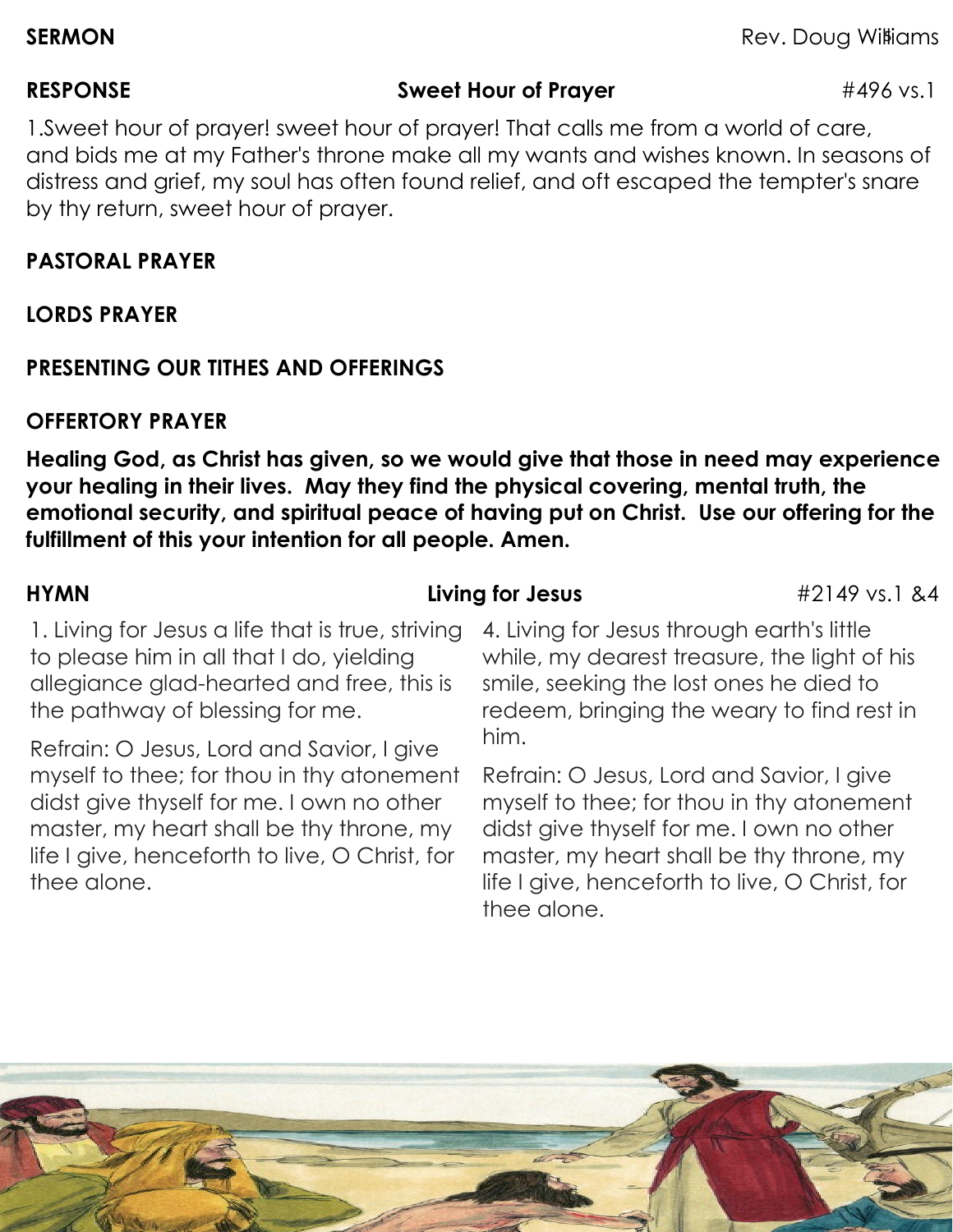### **BLESSING**

# **PEOPLES RESPONSE Surely the Presence of the Lord is in This Place** #328

Surely the presence of the Lord is in this place, I can feel His mighty power and His grace, I can hear the brush of angel's wings, I see glory on each face Surely the presence of the Lord is in this place

**POSTLUDE** (Bock) David Atkins, Pianist

Prayer Request

… from Lily Dungca, prayers for my brother Lee Canda for healing. Prayers for my cousin Perry who will be undergoing open heart surgery on Monday.